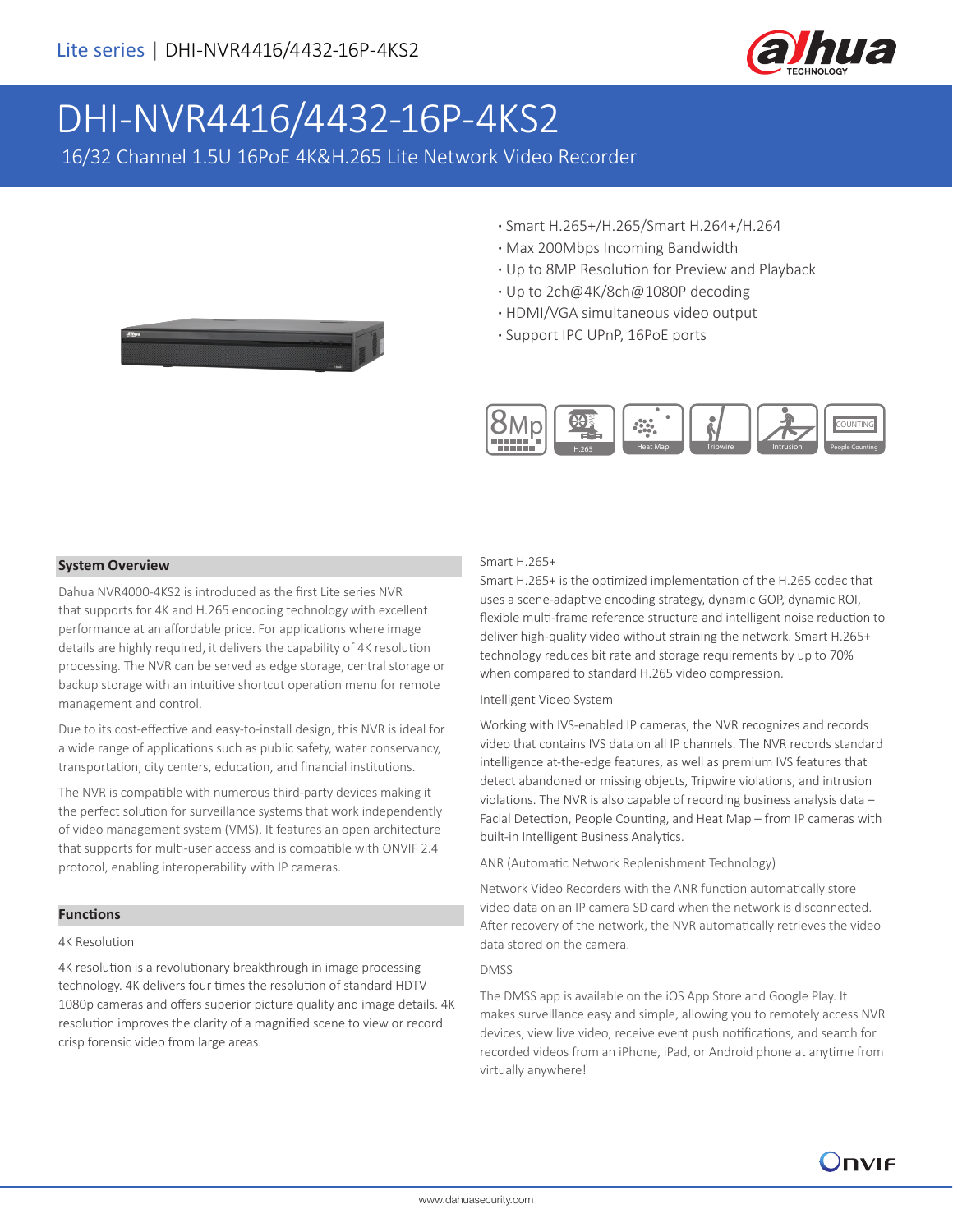# Lite Series | DHI-NVR4416/4432-16P-4KS2

## **Technical Specification**

### System

| Main Processor           | Quad-core embedded processor                                                                                      |  |
|--------------------------|-------------------------------------------------------------------------------------------------------------------|--|
| <b>Operating System</b>  | <b>Embedded LINUX</b>                                                                                             |  |
| Aduio and Video          |                                                                                                                   |  |
| IP Camera Input          | 16/32 Channel                                                                                                     |  |
| Two-way Talk             | 1 Channel Input, 1 Channel Output, RCA                                                                            |  |
| Display                  |                                                                                                                   |  |
| Interface                | 1 HDMI, 1 VGA                                                                                                     |  |
| Resolution               | HDMI: 3840×2160, 1920×1080, 1280×1024,<br>1280×720                                                                |  |
|                          | VGA: 1920×1080, 1280×1024, 1280×720                                                                               |  |
| <b>Decoding Capacity</b> | 2ch@4K 30fps, 8ch@1080P 30fps                                                                                     |  |
| Multi-screen Display     | 16CH: 1/4/8/9/16                                                                                                  |  |
|                          | 32CH: 1/4/8/9/16/25/36                                                                                            |  |
| <b>OSD</b>               | Camera title, Time, Camera lock, Motion detection,<br>Recording                                                   |  |
| Recording                |                                                                                                                   |  |
| Compression              | Smart H.265+/H.265/Smart H.264+/H.264                                                                             |  |
| Resolution               | 8Mp/6Mp/5MP/4MP/3MP/1080P/1.3MP/720P<br>etc.                                                                      |  |
| Recorde Rate             | 200Mbps                                                                                                           |  |
| <b>Bit Rate</b>          | 16Kbps ~ 20Mbps Per Channel                                                                                       |  |
| Record Mode              | Manual, Schedule (Regular, Continuous), MD<br>(Video detection: Motion Detection, Tampering,<br>Video Loss), Stop |  |
| Record Interval          | 1~120 min (default: 60 min), Pre-record:<br>1~30 sec, Post-record: 10~300 sec                                     |  |

Video Detection and Alarm

Playback Function

|                       | Recording, PTZ, Tour, Video Push, Email, Snapshot,                            |  |
|-----------------------|-------------------------------------------------------------------------------|--|
| <b>Trigger Events</b> | <b>Buzzer and Screen Tips</b>                                                 |  |
| Video Detection       | Motion Detection, MD Zones: 396 (22 $\times$ 18),<br>Video Loss and Tampering |  |
| Alarm input           | 16 Channel                                                                    |  |
| Alarm output          | 4 Channel                                                                     |  |
| Playback and Backup   |                                                                               |  |
| Playback              | 1/4/9/16                                                                      |  |
| Search Mode           | Time /Date, MD and Exact Search<br>(accurate to second), Smart search         |  |

Zoom

Backup Mode USB Device/Network

Play, Pause, Stop, Rewind, Fast play, Slow Play, Next File, Previous File, Next Camera, Previous Camera, Full Screen, Backup Selection, Digital

| Third-party Support         |                                                                                                                                                                                 |
|-----------------------------|---------------------------------------------------------------------------------------------------------------------------------------------------------------------------------|
| Third-party Support         | Arecont Vision, Airlive, AXIS, Canon, Dynacolor,<br>JVC, LG, Panasonic, Pelco, PSIA, Samsung, Sanyo,<br>Sony, Watchnet and more                                                 |
| Network                     |                                                                                                                                                                                 |
| Interface                   | 1 RJ-45 Port(10/100/1000Mbps)                                                                                                                                                   |
| PoE                         | 16 ports (IEEE802.3af/at)                                                                                                                                                       |
| <b>Network Function</b>     | HTTP, HTTPS, TCP/IP, IPv4/IPv6, UPnP, RTSP, UDP,<br>SMTP, NTP, DHCP, DNS, IP Filter, PPPoE, DDNS, FTP,<br>SNMP, IP Search (Support Dahua IP camera, DVR,<br>NVS, etc.), Easy4ip |
| Max. User Access            | 128 users                                                                                                                                                                       |
| Smart Phone                 | iPhone, iPad, Android                                                                                                                                                           |
| Interoperability            | ONVIF 2.4, SDK, CGI                                                                                                                                                             |
| Storage                     |                                                                                                                                                                                 |
| Internal HDD                | 4 SATA III Ports, Up to 6 TB capacity for each HDD                                                                                                                              |
| <b>HDD Mode</b>             | Single                                                                                                                                                                          |
| Auxiliary Interface         |                                                                                                                                                                                 |
| <b>USB</b>                  | 2 ports(1 USB2.0, 1 USB3.0)                                                                                                                                                     |
| <b>RS232</b>                | 1 Port, for PC Communication and Keyboard                                                                                                                                       |
| <b>RS485</b>                | 1 Port, for PTZ Control                                                                                                                                                         |
| Electrical                  |                                                                                                                                                                                 |
| Power Supply                | AC100V ~ 240V, 50 ~ 60 Hz                                                                                                                                                       |
|                             | NVR: <13.7W (Without HDD)                                                                                                                                                       |
| Power Consumption           | PoE: Max 25.5w for single port, 150w in total                                                                                                                                   |
| Environmental               |                                                                                                                                                                                 |
| <b>Operating Conditions</b> | -10°C ~ +55°C (+14°F ~ +131°F), 86 ~ 106kpa                                                                                                                                     |
| <b>Storage Conditions</b>   | -20°C ~ +70°C (-4°F ~ +158°F), 0 ~ 90% RH                                                                                                                                       |
| Construction                |                                                                                                                                                                                 |
| Dimensions                  | 1.5U, 440mm×411.1mm×76mm<br>$(17.3" \times 16.2" \times 3.0")$                                                                                                                  |
| Net Weight                  | 4.7kg (10.4lb) (without HDD)                                                                                                                                                    |
| <b>Gross Weight</b>         | 7.5kg(16.5 lb)(without HDD)                                                                                                                                                     |
| Certifications              |                                                                                                                                                                                 |
| CE                          | EN55032, EN55024, EN50130-4, EN60950-1                                                                                                                                          |
| <b>FCC</b>                  | Part 15 Subpart B, ANSI C63.4-2014                                                                                                                                              |
| UL                          | UL60950-1                                                                                                                                                                       |